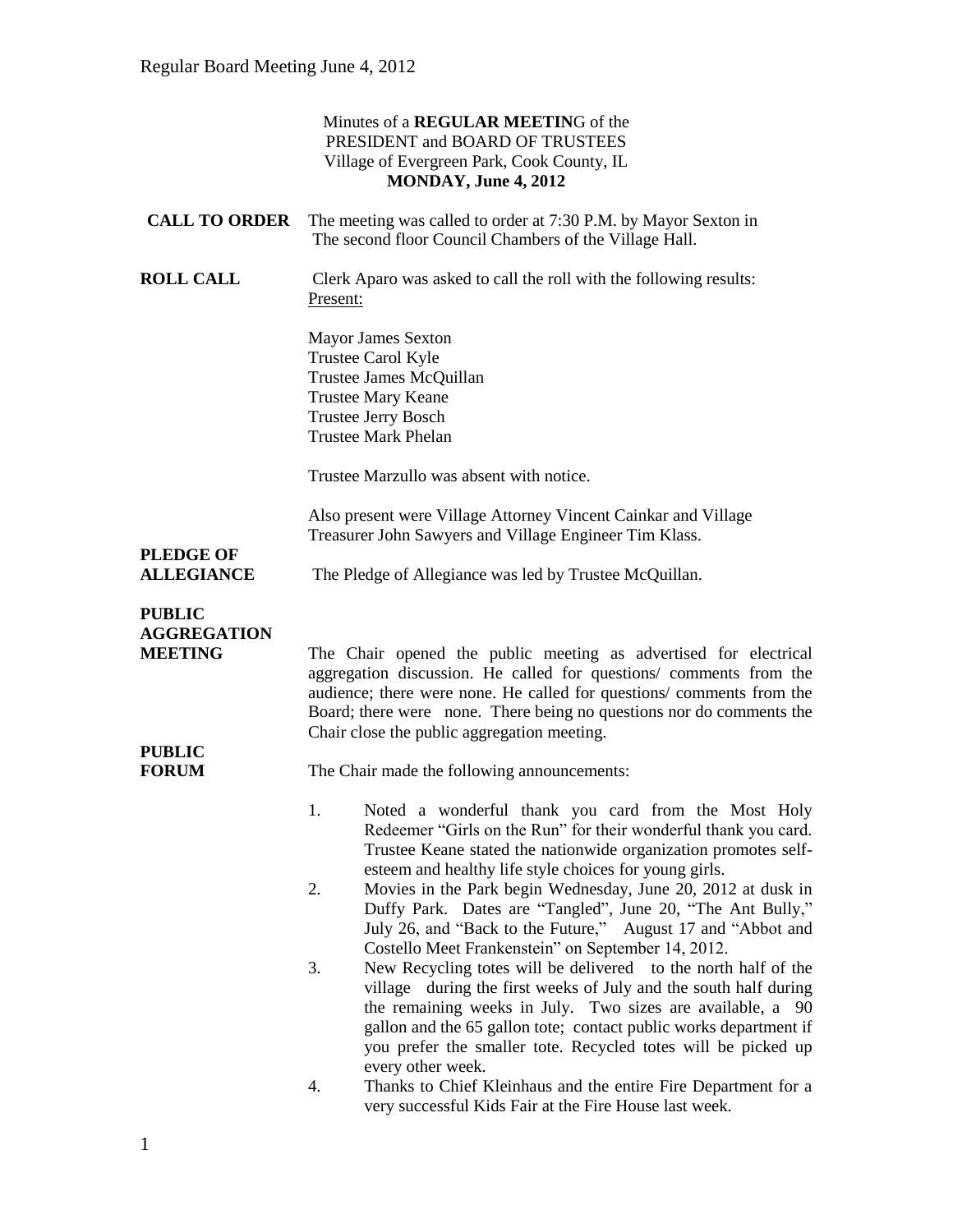- 5. Farmers Market starts Thursday, June 7, 2012 from 7:00 am to 2:00 pm at Yukich Fields.
- 6. The closing date of the  $99<sup>th</sup>$  Street and SCX Railroad (Rockwell) will be announced.
- 7. The 18th Annual 5k Run is Saturday, June 30, 2012 at Klein Park. Registration is 7:30 a.m. to 8:15 a.m. the run begins at 8:30 a.m.
- 8. The 24th Annual Day in the Park is Saturday, June 30, 2012, 11:30 a.m. – 9:00 pm at the Community Center.
- 9. The 44th Annual Independence Day Parade is Tuesday, July 3, 2012 at 6:30 p.m. Fireworks at dusk at Duffy Park 92nd and Millard.
- 10. Vehicle Stickers renewal applications have been mailed. To save mailing costs courtesy reminders will not be sent out this year. The vehicle sticker renewal is due by June 30, 2012. A late fee penalty of 100% will be applied July 1, 2012.
- 11. The EP Police Department is presenting Hook a Kid on Golf free of charge to boys and girls for ages 8 to 13. There are still a few openings for this year. Contact the Police Department for applications and information.
- 12. Congratulations to Trustee Carol Kyle who recently retired after 31 years as a teacher. The Chair wished her much health and happiness.
- 13. Trustee Bosch stated the Historical Commission will host a meeting on June 13, 2012 at 7:30 in the Village Hall 9418 S. Kedzie, Community room.

#### **OPEN PUBLIC AUDIENCE** NONE.

## **REGULAR**

**AGENDA** Motion by Trustee Bosch second by Trustee Kyle, to waive reading of the minutes of the May 21, 2012 Regular Meeting of the President and Board of Trustees and approved as presented was passed by unanimous voice vote and so ordered by the Chair.

# **RESOLUTION**

**NO. 15-2011** Motion by Trustee Phelan second by Trustee McQuillan, to approve **Resolution NO. 15-2012** with expenditures of the General Corporate Fund of \$ 403,243.71 and the Sewer and Water Fund of \$ 85,023.63 and the Capital Improvement Fund, \$ 636,705.01 and the Open Lands/Public Improvement Fund, \$7,407.85 and the Street Bond Fund \$1,750 for a total of \$1,134,130.20. Upon roll call, voting YES: Trustees Kyle, McQuillan, Keane, Bosch and Phelan; voting NO: NONE. The motion was passed and so ordered by the Chair.

# **WATER COLLECTOR'S**

**REPORT** Motion by Trustee Phelan second by Trustee Bosch, to accept for file and information the Waters Collector's report for May 2012 in the amount \$489,205.28. The motion was passed by unanimous voice vote and so ordered by the Chair.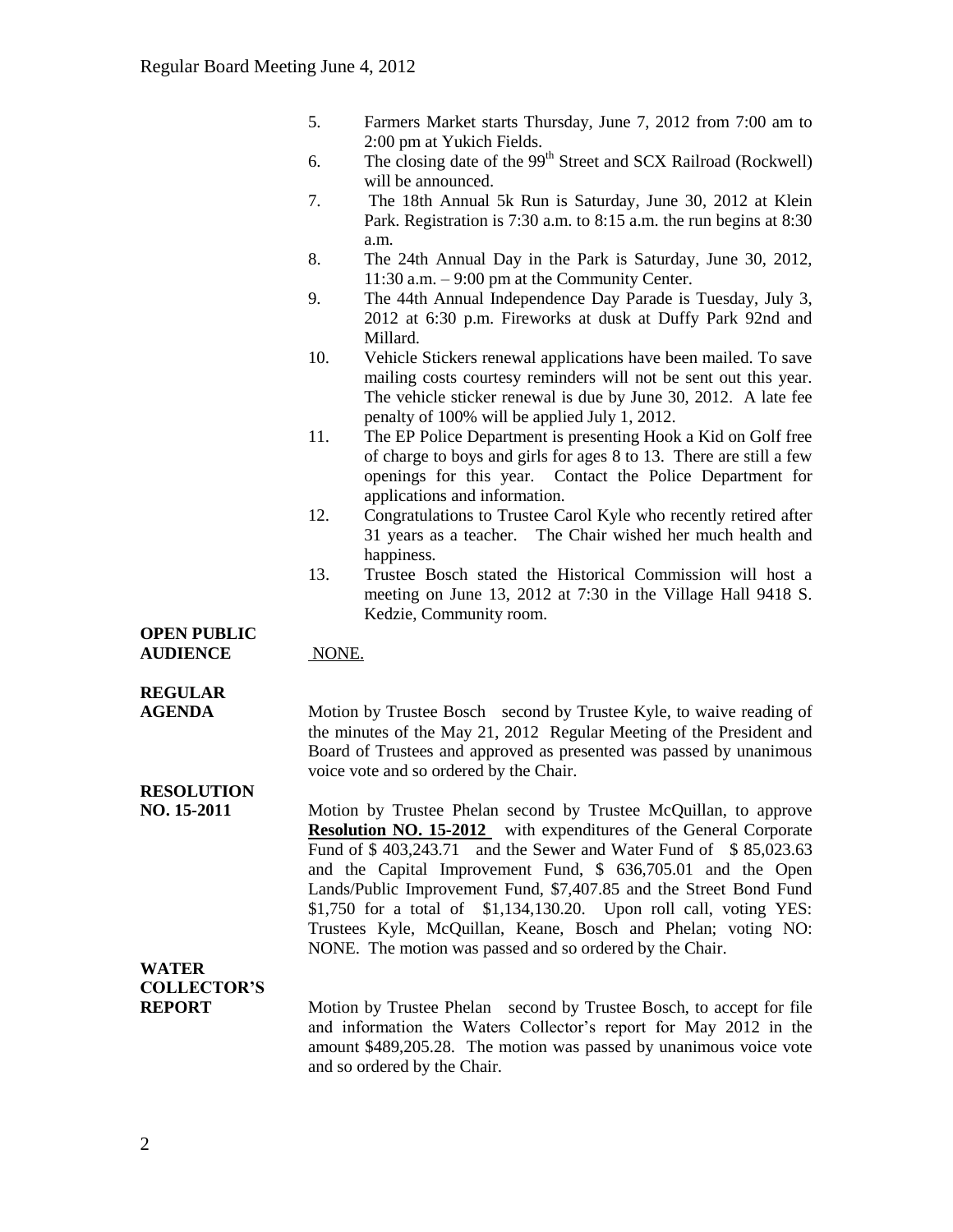#### **VILLAGE COLLECTOR'S REPORT**

Motion by Trustee McQuillan second by Trustee Kean to accept for file and information the Village Collector's report for May 2012 in the amount of \$1,539,504.82. The motion was passed by unanimous voice vote and so ordered by the Chair. **BUSINESS CERTIFICATES** Motion by Trustee Kyle second by Trustee Keane, to accept the application for Business Regulation Certificate and License for Dr. Elizabeth Sukowicz to conduct a clinical psychologist office located at 9401 S. Pulaski, Suite 101. W. 95<sup>th</sup> Street. Upon roll call voting YES: Trustees McQuillan, Keane, Bosch, Phelan and Kyle; voting NO: NONE. The motion was passed and so ordered by the Chair. **ORDINANCE N0. 13-2012** Motion by Trustee McQuillan second by Trustee Kyle to approve Ordinance NO. 13-2012, " AN ORDINANCE ADDING SECTION, 3-5, VIDEO GAMING, TO CHAPTER 3, ALCOHOLIC LIQUOR, OF THE EVERGREEN PARK MUNCIPAL CODE." The Chair noted this will allow video gaming at the American Legion only. Upon roll call voting YES: Trustees Keane, Bosch, Phelan, Kyle and McQuillan; voting NO: NONE. The Motion was passed and so ordered by the Chair. **ORDINANCE NO. 14-2012** Motion by Trustee Phelan second by Trustee Kyle to approve Ordinance NO. 14-2012, "AN ORDINANCE APPROVING A REAL ESTATE SALE CONTRACT FOR THE PURCHASE OF PROPERTY LOCATED AT 9436 S. SPAULDING AVENUE, EVERGREEN PARK, ILLINOIS." The Chair noted per the Village's comprehensive plan this foreclosed property will be purchased for off street parking at a price of \$ 150,000 paid from TIF funds. Upon roll call voting YES: Trustees Bosch, Phelan, Kyle, McQuillan and Keane; voting NO: NONE. The Motion was passed and so ordered by the Chair. **ORDINANCE NO. 15-2012** Motion by Trustee Bosch second by Trustee McQuillan to approve Ordinance No. 15-2012, " AN ORDINANCE AMENDING SECTION, 18-120, EMPLOYMENT; COMPENSATION, ARTICLE V, PART-TIME POLICE, OF CHAPTER 18, POLICE, OF THE EVERGREEN PARK MUNICIPAL CODE." Attorney Cainkar noted this is an n Illinois State requirement. Upon roll call voting YES: Trustees Phelan, Kyle, McQuillan, Keane and Bosch; voting NO: NONE. The Motion was passed and so ordered by the Chair.

## **EPCHS**

**HOMECOMING** Motion by Trustee Kyle second by Trustee Bosch to approve the Evergreen Park Community High School Homecoming Parade on Friday, September 21, 2012. Upon roll call voting YES: Trustees Kyle,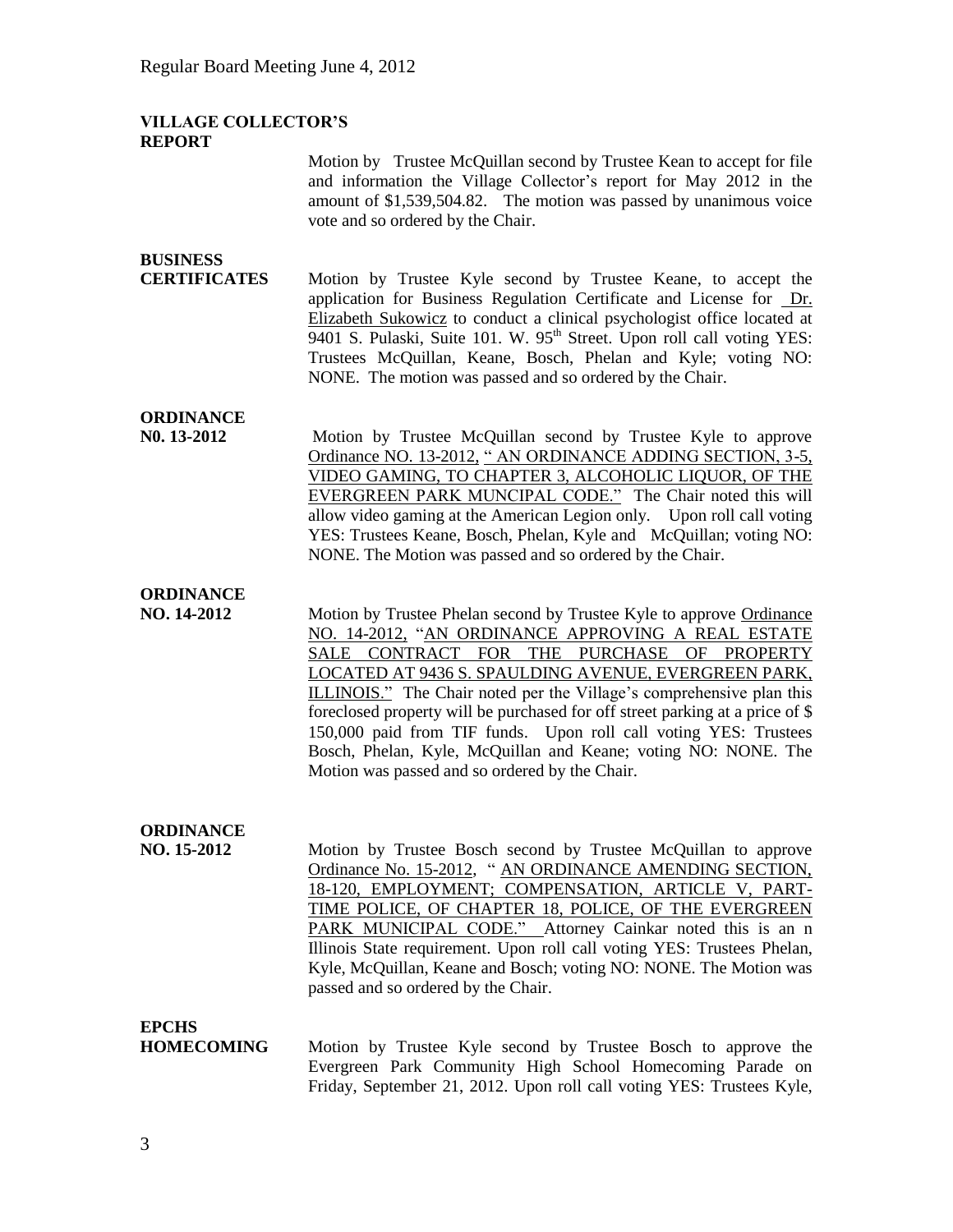McQuillan, Keane, Bosch and Phelan; voting NO: NONE. The Motion was passed and so ordered by the Chair.

**ENGINEER'S REPORT** Tim Klass reported sections 5 & 6 of the paving project should be completed this week. He added over 5000 feet of curb are being poured daily.

### **ATTORNEY'S REPORT** The Attorney had no report.

**DEPT HEADS** Jim Feltz announced new summer hours for the Youth Commission start Tuesday thru Friday 1:00 p.m. to 5:00 p.m. Upcoming events include a the American Academy of Pediatric Certified Baby-sitting Class. The open gym has been extended for basketball play. Job notices have been sent to (18) eighteen local businesses and churches for summer teen employment.

> Jolene Churak, OCS Director states OCS has Honor Flight Veteran flight applications for Korean War veterans. She reported there are (21) twenty one vendors at the Farmers Market this year.

#### **BIDS**

## **PARKING LOT COMMUNITY**

**CENTER** Motion by Trustee Kyle second by Trustee McQuillan to approve PW Director Lorenz's request to award the paving of the Community Center 3450 W.  $97<sup>th</sup>$  Street parking lot to the lowest bidder, Matthew Paving at \$16.20 per square yard for a total cost of **\$88,614.00.** Trustee Bosch questioned the lower price of \$79,212.05 from Evergreen Paving. PW Director Lorenz noted the per square yard price was higher at \$16.27 per yard. Other bids were Evergreen Paving, \$16.27 per square yard total \$79,212.15, Crowley Sheppard, \$16.52 square yard total, \$87,200 and J & R Asphalt, \$16.80 square yard, total \$89,490. This is a budgeted item. Upon roll call voting YES: Trustees Kyle, McQuillan, Keane, Bosch and Phelan; voting NO: NONE. The Motion was passed and so ordered by the Chair.

## **PARKING LOT ACTIVITY CENTER**

**TABLED** Motion by Trustee Phelan second by Trustee Keane to table the request from PW Director Lorenz to award the lowest bid to Evergreen Paving for the Activity Center Parking Lot. The Chair directed Mr. Lorenz to contact the church and investigate the possibility of the church sharing some of the paving costs due to the fact they share use of the parking lot. Upon roll call voting YES: Trustees McQuillan, Keane, Bosch, Phelan and Kyle; voting NO: NONE. The Motion was passed and so ordered by the Chair.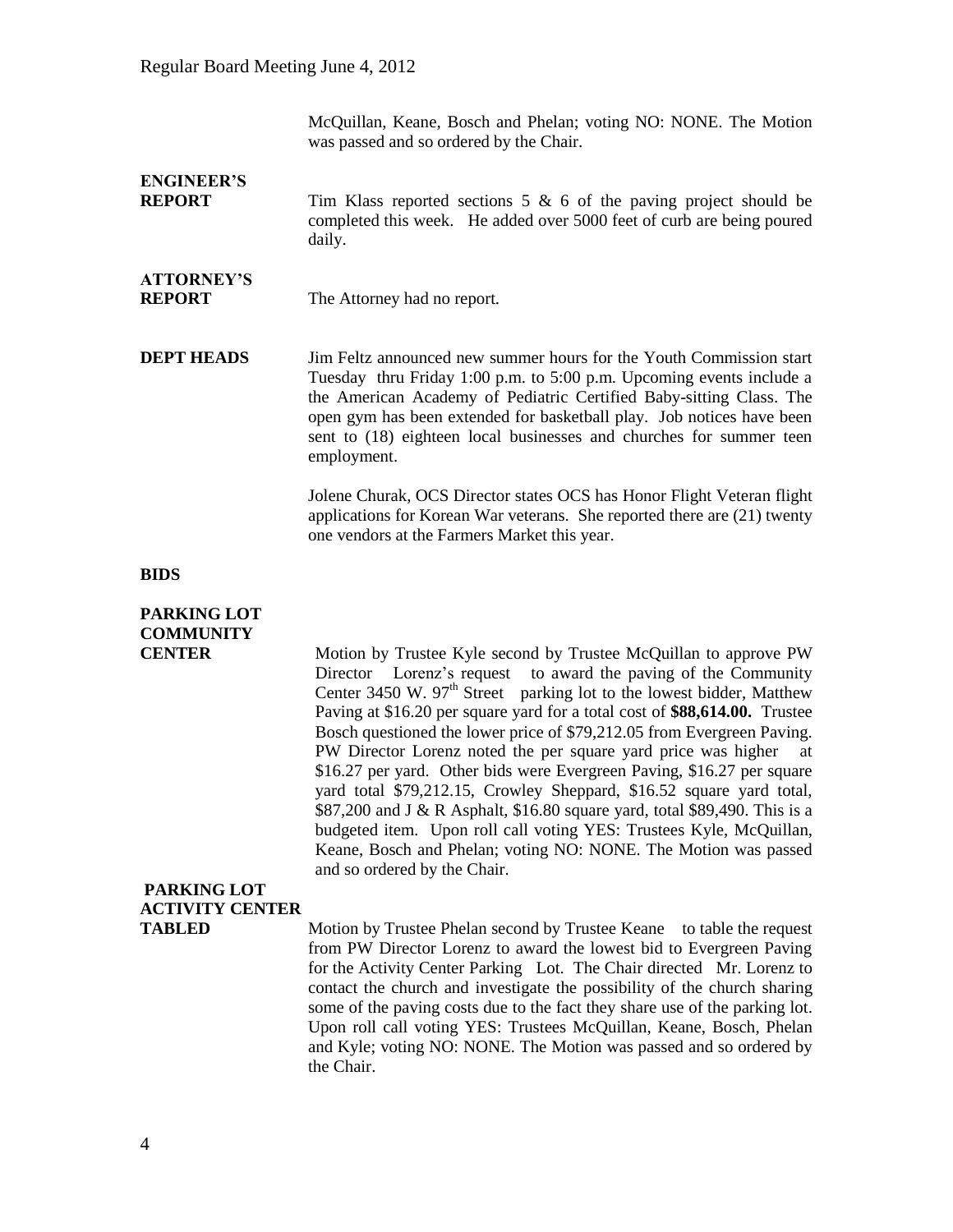| PARKING LOT<br><b>STREET</b>           |                                                                                                                                                                                                                                                                                                                                                                                                                                                                                                                                                                                                                                                               |
|----------------------------------------|---------------------------------------------------------------------------------------------------------------------------------------------------------------------------------------------------------------------------------------------------------------------------------------------------------------------------------------------------------------------------------------------------------------------------------------------------------------------------------------------------------------------------------------------------------------------------------------------------------------------------------------------------------------|
| <b>DIVISION</b>                        | Motion by Trustee Phelan second by Trustee Bosch to approve the<br>PW Director request to award Matthew Paving as the low bidder for the<br>Street Division Parking lot in at \$12.00 per Square yard at a total cost of<br>\$35,736.00 Other bidders were; J & R Asphalt, \$18.69 square yard total<br>\$48,495., Crowley Sheppard \$19.05 square yard total \$49,500 and<br>Evergreen Paving \$19.90 square yard total \$54,033.45. Upon roll call<br>voting YES: Trustees Keane, Bosch, Phelan, Kyle and McQuillan; voting<br>NO: NONE. The Motion was passed and so ordered by the Chair.                                                                 |
| <b>SENIOR</b><br><b>CENTER</b>         | second by Trustee McQuillan to approve<br>Motion by Trustee Phelan                                                                                                                                                                                                                                                                                                                                                                                                                                                                                                                                                                                            |
|                                        | the PW Director's recommendation to accept the low bid from H $\&$ R<br>Johnson Brothers of Evergreen Park in the amount of \$584,291.00 for<br>the Senior Center Phase II at 9547 S. Homan Avenue. The other two<br>other two bids were Lombard Company, \$675,000 and Frontier<br>Construction, \$815,000. Mr. Lorenz noted the Village is receiving (2)<br>Two CDBG grants in the amount of \$500,000 towards this project.<br>Upon roll call voting YES: Trustees Bosch, Phelan, Kyle, McQuillan<br>and Keane; voting NO: NONE. The Motion was passed and so ordered<br>by the Chair.                                                                     |
| 2012<br><b>ALLEY PAVING</b>            |                                                                                                                                                                                                                                                                                                                                                                                                                                                                                                                                                                                                                                                               |
| <b>PROJECT</b>                         | Motion by Trustee Phelan second by Trustee McQuillan to approve the<br>PW Director's request to accept the low bid of \$149,500 from Crowley<br>Sheppard Asphalt at \$23.64 per sq. yard for the (6) alley paving<br>projects for 2012. Other bidders were; J & R Asphalt at \$24.91 per sq.<br>yard, \$145,072.00 and Matthew paving \$27.00 per sq. yard \$169,560<br>and Chicagoland paving \$29.38 per sq. yard at \$219,900. And<br>Evergreen paving at \$30.72 per sq. yard at \$186,009.60. Upon roll call<br>voting YES: Trustees Kyle, McQuillan, Keane, Bosch and Phelan;<br>voting NO: NONE. The Motion was passed and so ordered by the<br>Chair. |
| MISC.                                  | Motion by Trustee Phelan second by Trustee McQuillan to approve<br>Police Chief Saunders request for License Plate Recognition System as<br>requested by Police Chief Saunders. The total cost is \$23,794.95 and<br>will be paid with Federal Forfeiture Funds. Upon roll call voting YES:<br>Trustees McQuillan, Keane, Bosch, Phelan, Kyle; voting NO: NONE.<br>The Motion was passed and so ordered by the Chair.                                                                                                                                                                                                                                         |
| <b>LAND AND LAKES</b><br><b>UPDATE</b> | The Chair noted the new totes for recycling will be delivered July 9,<br>and near or around July $23rd$ for<br>2012 on the north half of the Village<br>the South half of the Village. There is a one month grace period for blue<br>bags.                                                                                                                                                                                                                                                                                                                                                                                                                    |

Trustee Bosch thanked State Rep. Kelly Burke for her memo stating local LGDF funds will not be taken from the municipalities. The Chair thanked her as well for all her efforts in Springfield on the Village's behalf.